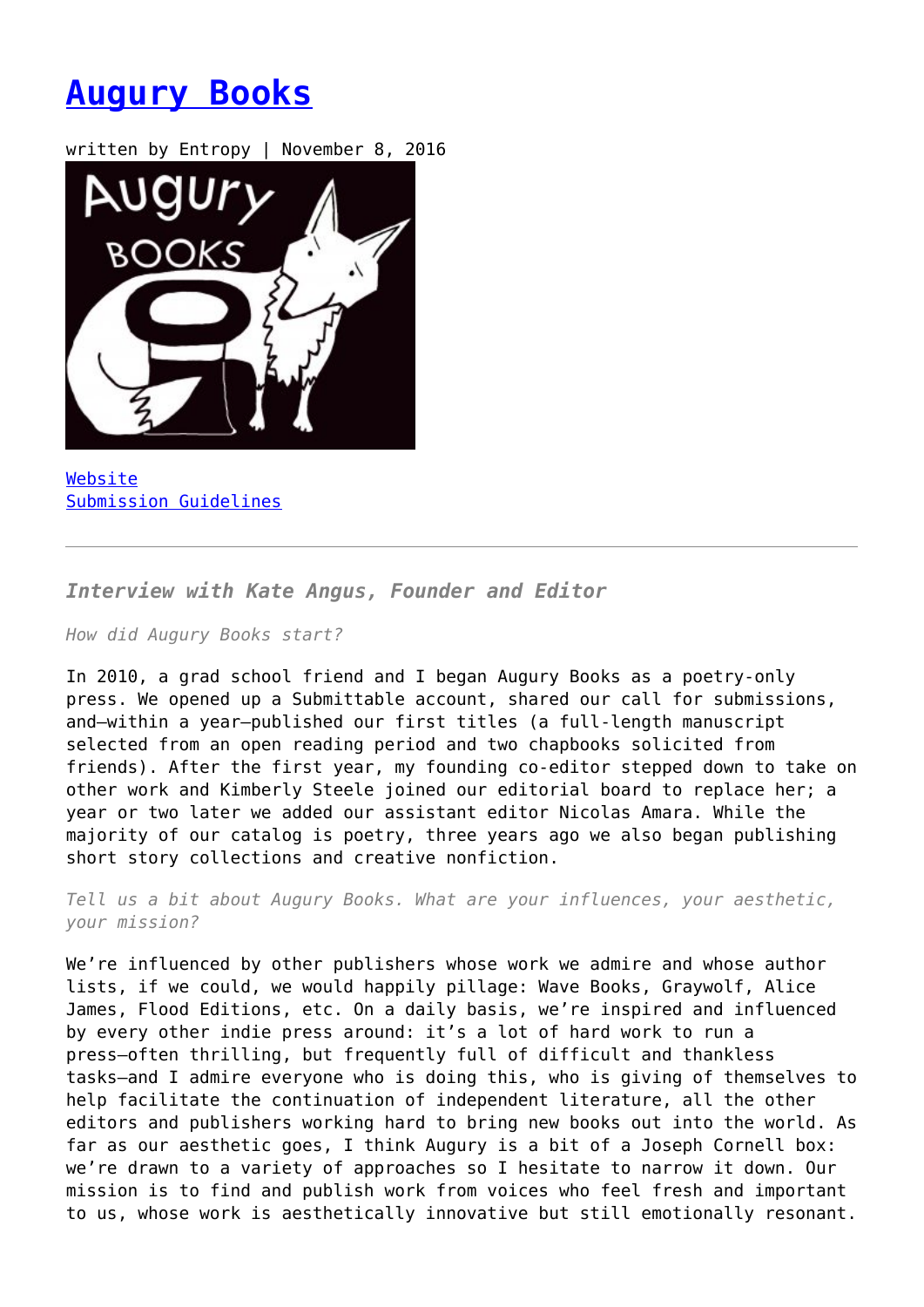*Can you give us a preview of what's current and/or forthcoming from your catalog, as well as what you're hoping to publish in the future?*

I'm especially glad you asked for a preview of forthcoming titles since we just had a launch party for our newest books: Arisa White's poetry collection *You're the Most Beautiful Thing that Happened* and Sara Schiff's short story collection *Say Something Nice About Me.* Arisa's collection is a kind of love song, one that takes hate and transforms it. She titles her poems using terms she found in a list of international anti-LGBTQ hate terms, and responds with poems that dismantle the hatred through art. Sara's short stories are also fantastic—so darkly funny and poignant. We're really excited about both titles. As far as what we're looking to publish in the future: both more of the same, but also surprise us! We hope to publish more titles from voices we aren't hearing enough of yet—both established and emerging writers. We want to continue publishing the kind of strong work we've already found, but we also want new manuscripts that will push us in directions we can't even conceive of yet.

*We used to ask, "What about small/independent press publishing is particularly exciting to you right now?" We're still interested in the answer to that, but we're even more interested to know what you think needs to change.*

We need to find a way to make small-press publishing more sustainable, honestly, and bring it to a wider audience. Lynne DeSilva-Johnson at The Operating System has been coordinating with the "Seed Library" project at Stonefruit Espresso in Brooklyn to stock indie titles there and that's a great idea. I would also like to see more indie titles on display in record stores and clothing stores, art galleries, fancy wine shops, places like that. One thing I'm working on is coordinating a series with Pen and Brush, the 122-year-old international nonprofit for women in the visual and literary arts, where Pen and Brush hosts a monthly reading series designed to bring in independent presses to its gallery space as a way to open up more dialog (and hopefully collaboration and sales) between visual artists and writers. Bookstores are amazing, but we also need to get books outside of the bookstore and into places where people might happen upon them as they're running around buying groceries, getting a cup of coffee, picking up new music to listen to or a t-shirt to wear.

*How do you cope? There's been a lot of conversation lately about charging reading fees, printing costs, rising book costs, who should pay for what, etc. Do you have any opinions on this, and would you be willing to share any insights about the numbers at Augury Books?*

There are a lot of sides to this conversation and I think every publisher has to take the approach that makes the most sense for them. I can't condemn or comment on anyone else's approach; I can only speak to what we're doing. At Augury Books, we charge the lowest reading fee we can afford (\$10) and what we take in from that fee, as well as what we earn in sales (although all sales have to also take into account the percentage of profits shared with our distributors and bookstores), has to pay for book printing costs, shipping, taxes, our accountant, and other assorted costs-of-doing-business